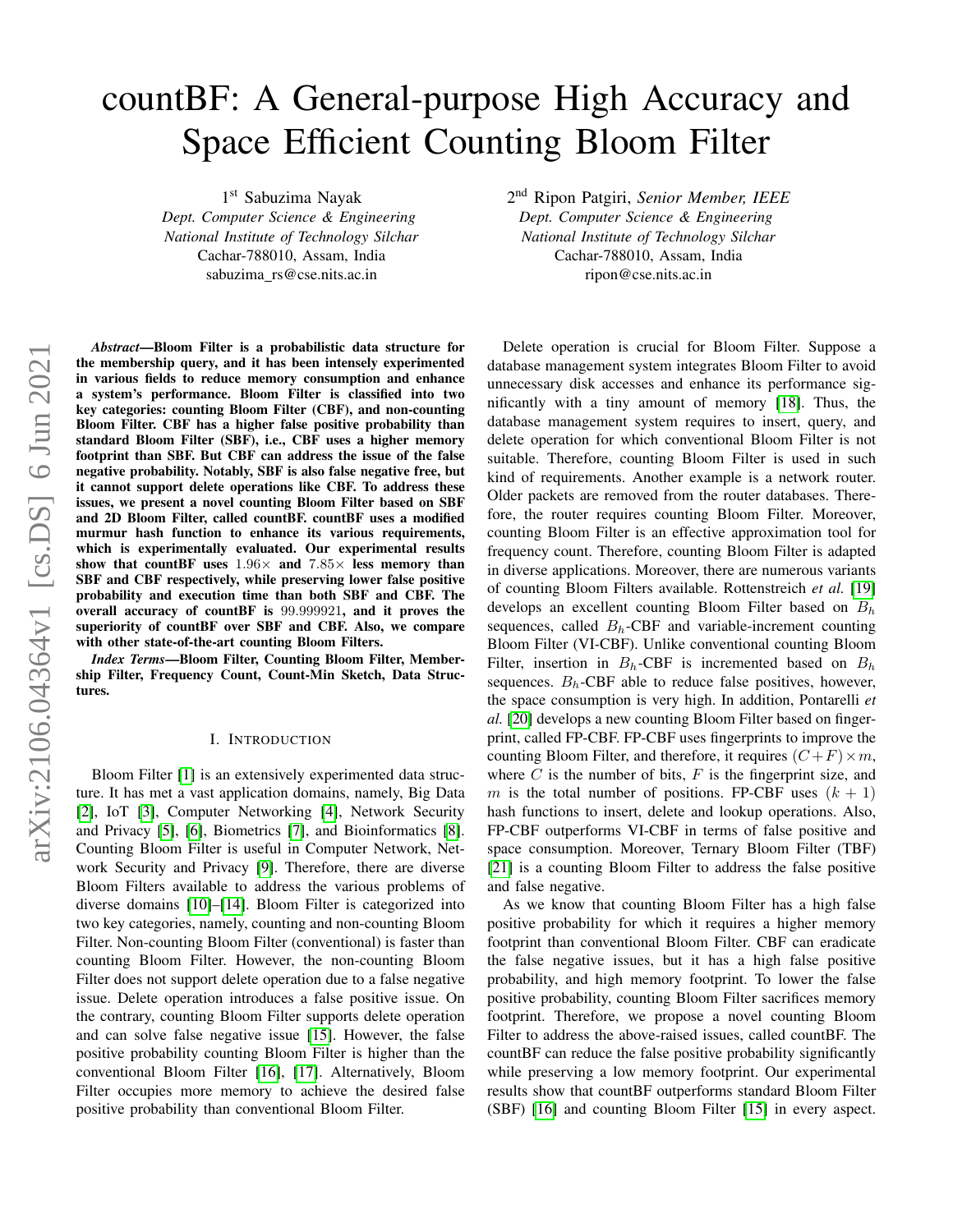Key objectives of our proposed system is to reduce memory footprint, to lower false positive probability and to increase its accuracy without compromising the insertion/query performance.

Our proposed counting Bloom Filter is similar to the conventional Bloom Filters. countBF has counters, while SBF does not have counters. Also, countBF is implemented in the platform of a 2D Bloom Filter (2DBF) [\[22\]](#page-8-16). 2DBF uses a 2D integer array instead of relying on the bitmap array. This 2D integer array is used as a bitmap where each integer represents a block of bits. countBF enhances its performance by tuning the murmur hash function [\[23\]](#page-8-17). Murmur hash function is the best non-cryptographic string hash functions [\[24\]](#page-8-18). There are also cryptographic string hash functions, however, it does not enhances the performance and the false positive probability [\[25\]](#page-8-19). Therefore, we compare countBF with SBF and CBF to evaluate the characteristics using various test cases. In our experimental work, we have compared countBF with SBF because counting Bloom Filter is unable outperform SBF, and thus, it is justified to compare with SBF and CBF. Also, we compare with the other filters with countBF.

# II. COUNTBF: THE PROPOSED SYSTEM



<span id="page-1-0"></span>Fig. 1. Architecture of countBF with 8 bit counters

We present a novel counting Bloom Filter, called countBF, by deploying 2-Dimensional Bloom Filter [\[22\]](#page-8-16). countBF uses a few arithmetic operations to increase its performance. Let,  $\mathbb{B}_{x,y}$  be the two-dimensional integer array to implement counting Bloom Filter where  $x$  and  $y$  are the dimensions of the filter. The  $x \neq y$  and these are prime numbers. A cell of the  $\mathbb{B}_{x,y}$  is constituted by  $\eta$  counters, as shown in Figure [1.](#page-1-0) We have demonstrated 8 bits counters for an example in Figure [1.](#page-1-0) Each counter contains  $\alpha$  bits, which is defined by the user, and it can be 1 to 64 bits depending on the user's requirement. The data type of a cell is unsigned long int or **unsigned int**. Each cell of  $\mathbb{B}_{x,y}$  occupies  $\beta$  *bits*. Therefore, the total number of counters is calculated as  $\eta = \frac{\beta}{\alpha}$ . Particularly,

 $\eta = 8$  counters, if each cell occupies  $\beta = 64$  bits and each counter contains  $\alpha = 8$  bits. Our key objective is to reduce memory footprint, lower the false positive probability, increase the accuracy and enhance the query performance of the counting Bloom Filter. countBF uses two masks, namely, extract mask and reset mask. An extract mask is used to extract the bit information of a counter from a cell. Similarly, a reset mask is used to reset the bit information of a counter in a cell. These two masks are used because of countBF relies on the integer array instead of the bitmap array.

The extract mask are dependent on the number of counters  $\eta$ . Therefore, there are  $\eta$  extract masks which are stored in an array. Extract mask is defined as  $\mathcal{M}^e$  = { $\mathcal{M}_1^e$ ,  $\mathcal{M}_2^e$ ,  $\mathcal{M}_3^e$ , ...,  $\mathcal{M}_\eta^e$ }. For instance,  $\mathcal{M}_2^e$  = . . . 000001111111100000000 for 8 bits counters. The third extract mask is  $0x00000000001F C000$  and it is the correct representation of the extract mask in 64 bits measures for 7 bits counter. Extract masks are used to extract certain counter's value using bit operations. For instance, unsigned long int occupies 64 bits and there are 8 counters with 8 bits each. To extract  $l^{th}$  counter information, we perform  $C_l = (\mathbb{B}_{i,j} \land \mathcal{M}_l^e)$ . To remove the trailing zeros, we perform  $C_l = (C_l \gg (n * l))$ . This  $C_l$  gives the counter information.

Similar to extract mask, there are also  $\eta$  masks for reset a counter to zero. Reset mask is defined as  $\mathcal{M}^r = \{ \mathcal{M}_1^r, \mathcal{M}_2^r, \mathcal{M}_3^r, \dots, \mathcal{M}_\eta^r \}.$  For instance,  $\mathcal{M}_2^r =$ . . . 111110000000011111111 for a 8 bit counter. The third reset mask is  $0xFFFFFFFE03FFF$  and it is the correct representation of the reset mask in 64 bits measures for 7 bits counter. Extract masks are used to extract certain counter's value. Reset masks are used to reset the counter's value to zero. To reset  $l^{th}$  counter's value to zero, we need to perform  $\mathbb{B}_{i,j} = (\mathbb{B}_{i,j} \wedge \mathcal{M}_l^r)$ .

The counting Bloom Filter is comprised of a set of counters to counts the input items. Conventional Bloom Filter uses bitmap array to manipulate the bits to store information of input items. However, countBF does not use bitmap arrays. Instead, it uses a 2D integer array where each cell occupies some memory depending on the data type. For instance, unsigned long int occupies 64 bits in modern computers, and therefore, each cell occupies 64 bits memory, and it is initialized by zero. Let  $\eta$  be the total number of counters,  $\alpha$ be the bits per counters, and  $\mu$  be the bits per cell in a 2D array. Therefore, the total number of counters in each cell of countBF is  $\eta = \frac{\mu}{\alpha}$ , and the remainder is not used. Thus, the total number of masks varies depending on the bits used per counter  $\alpha$ .

countBF is a counting Bloom Filter that comprises many counters. The counters are incremented upon insertion of an item. Let,  $\mathbb{B}_{i,j}$  be a 2D Bloom Filter (2DBF) and  $\mathcal{C}_l$  be the  $l^{th}$ counter in a cell of a 2DBF. Let,  $\mathcal{H}()$  be a hash function. We use the murmur hash function. Difference seed values create a different hash value for the same key. For insertion of a single item, count $BF$  calls  $k$  hash functions, and the item is inserted into the k counters. Algorithm [1](#page-2-0) demonstrates insertion of an item  $K$  using k hash functions. It requires increment the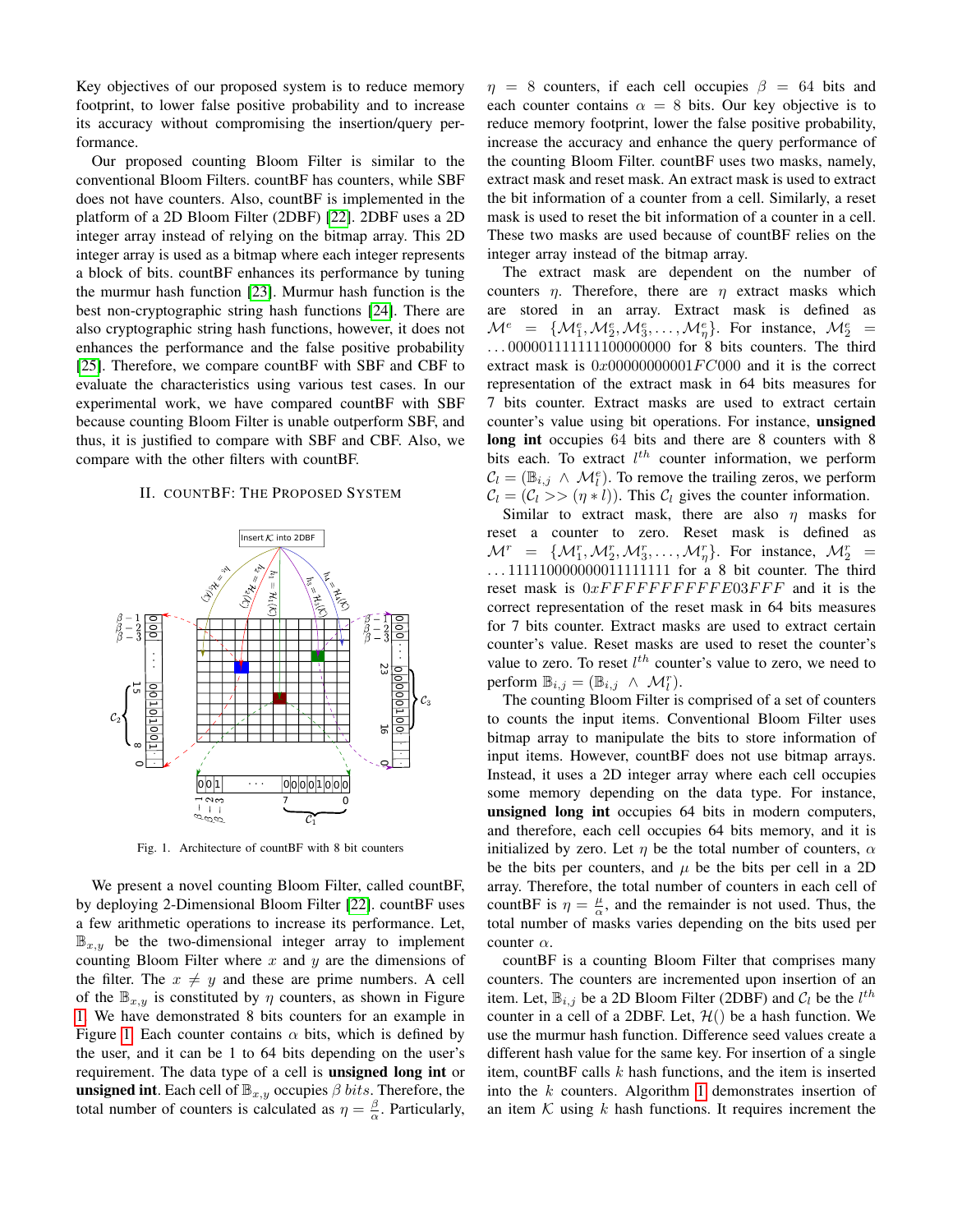<span id="page-2-0"></span>Algorithm 1 Insertion of an item  $K$  into countBF using  $k$ hash functions.

1: **procedure** INSERTION( $\mathbb{B}_{x,y}$ ,  $\mathcal{K}$ ) 2: for  $i = 1$  to k do 3:  $h = \mathcal{H}_i(\mathcal{K}, \mathit{Seed}_i)$ 4: INCREMENT $(\mathbb{B}_{x,y}, h)$ 5: end for 6: end procedure

<span id="page-2-1"></span>Algorithm 2 Increment a single counter while inserting an item  $K$  into countBF using a single hash function.

1: **procedure** INCREMENT( $\mathbb{B}_{x,y}$ , h) 2:  $i = h\% x, j = h\% y, l = h\% \eta$ 3:  $C_l = \mathbb{B}_{i,j} \wedge \mathcal{M}_l^e$ 4:  $C_l = C_l >> (\alpha * l)$ 5:  $C_l = C_l + 1$ 6: if  $C_l = MAX$  then 7: Counter Overflow. 8: return 9: end if 10:  $\mathcal{C}_l = \mathcal{C}_l \ll (\alpha * l)$ 11:  $\mathbb{B}_{i,j} = \mathbb{B}_{i,j} \wedge \mathcal{M}_l^r$ 12:  $\mathbb{B}_{i,j} = \mathbb{B}_{i,j} \vee C_l$ 13: end procedure

counters' value. Algorithm [2](#page-2-1) shows the incrementing process of a counter.

<span id="page-2-2"></span>**Algorithm 3** Lookup an item  $K$  in count BF using k hash functions.

1: **procedure**  $\text{LOOKUP}(\mathbb{B}_{x,y}, \mathcal{K})$ 2: for  $i = 1$  to k do 3:  $h = \mathcal{H}_i(\mathcal{K}, \mathit{Seed}_i)$ 4:  $flag \leftarrow flag \wedge \text{TEST}(\mathbb{B}_{x,y}, h)$ 5: end for 6: return  $flag$ 7: end procedure

Lookup or query operation is similar to insertion operation except the increment steps. Querying an item  $K$  requires  $k$ hash functions with  $k$  seed values. The seed values and hash functions of lookup procedure cannot be different from the seed values and hash functions of insertion and delete oper-ations. Algorithm [3](#page-2-2) calls murmur hash function  $k$  times and  $TEST()$  function  $k$  times. The TEST $()$  function is demonstrated in Algorithm [4](#page-2-3) that returns either  $true$  or  $false$ . The variable  $flag$  holds the final result of all test functions and returns the variable *flag*. The *flag* is a Boolean variable that can hold either true or  $false$ . All TEST() function results are  $ANDed$ which produce Boolean value of  $true$  or  $false$  and assigned to flag.

Conventional Bloom Filter does not support delete operation due to false negatives. The counting Bloom Filter was introduced to address the issue of false negatives [\[15\]](#page-8-9). The delete operation creates the issue of false negatives in <span id="page-2-3"></span>Algorithm 4 Lookup in a single counter while query an item  $K$  in countBF using a single hash function.

|    | 1: <b>procedure</b> $\text{TEST}(\mathbb{B}_{x,y}, Hashvalue h)$ |
|----|------------------------------------------------------------------|
| 2: | $i = h\% x, \ j = h\% y, \ l = h\% \eta$                         |
| 3: | $\mathcal{C}_l = \mathbb{B}_{i,j} \wedge \mathcal{M}_l^e$        |
| 4: | $C_l = C_l >> (\alpha * l)$                                      |
| 5: | if $C1 > 1$ then                                                 |
| 6: | return true                                                      |
| 7: | else                                                             |
| 8: | <b>return</b> false                                              |
| 9: | end if                                                           |
|    | 10: end procedure                                                |
|    |                                                                  |

<span id="page-2-4"></span>Algorithm 5 Delete an item  $K$  in countBF using  $k$  hash functions.

|    | 1: <b>procedure</b> DELETE( $\mathbb{B}_{x,y}$ , <i>Keys K</i> ) |
|----|------------------------------------------------------------------|
| 2: | for $i = 1$ to k do                                              |
| 3: | $h = \mathcal{H}_i(\mathcal{K}, \mathit{Seed}_i)$                |
| 4: | DECREMENT( $\mathbb{B}_{x,y}, h$ )                               |
| 5: | end for                                                          |
|    | 6: end procedure                                                 |

conventional Bloom Filter. Therefore, counting Bloom Filter is used in many domains. Similar to conventional counting Bloom Filter, countBF also supports a delete operation without any false negative issue. To delete an item  $K$ , countBF requires  $k$  hash functions call and  $k$  DECREMENT() functions calls as demonstrated in Algorithm [5.](#page-2-4) The insertion and delete operations are required the same steps except for the decrement of the counters in delete operation, as shown in Algorithm [6.](#page-2-5)

# III. EXPERIMENTAL RESULTS

Our proposed algorithm is evaluated in 8GB RAM, Intel® Core<sup>TM</sup> i7-7700 CPU @ 3.60GHz  $\times$  8, Ubuntu 18.04.5 LTS and GCC version 7.5.0. We created four different datasets, namely, Same Set, Mixed Set, Disjoint Set, and Random Set. Let,  $S = \{x_1, x_2, x_3, \ldots, x_n\}$  be an inserted set into the

<span id="page-2-5"></span>Algorithm 6 Decrement a single counter while deleting an item  $K$  from countBF using a single hash function.

|     | 1: <b>procedure</b> DECREMENT( $\mathbb{B}_{x,y}$ , <i>Hashvalue h</i> ) |
|-----|--------------------------------------------------------------------------|
| 2:  | $i = h\% x, \ j = h\% y, \ l = h\% \eta$                                 |
| 3:  | $\mathcal{C}_l = \mathbb{B}_{i,j} \wedge \mathcal{M}_l^e$                |
| 4:  | $C_l = C_l >> (\alpha * l)$                                              |
|     | 5: $C_l = C_l - 1$                                                       |
| 6:  | if $C_l < 1$ then                                                        |
| 7:  | No deletion.                                                             |
| 8:  | return                                                                   |
| 9:  | end if                                                                   |
| 10: | $\mathcal{C}_l = \mathcal{C}_l \ll (\alpha * l)$                         |
| 11: | $\mathbb{B}_{i,j} = \mathbb{B}_{i,j} \wedge \mathcal{M}_I^r$             |
| 12: | $\mathbb{B}_{i,j} = \mathbb{B}_{i,j} \vee C_l$                           |
|     | 13: end procedure                                                        |
|     |                                                                          |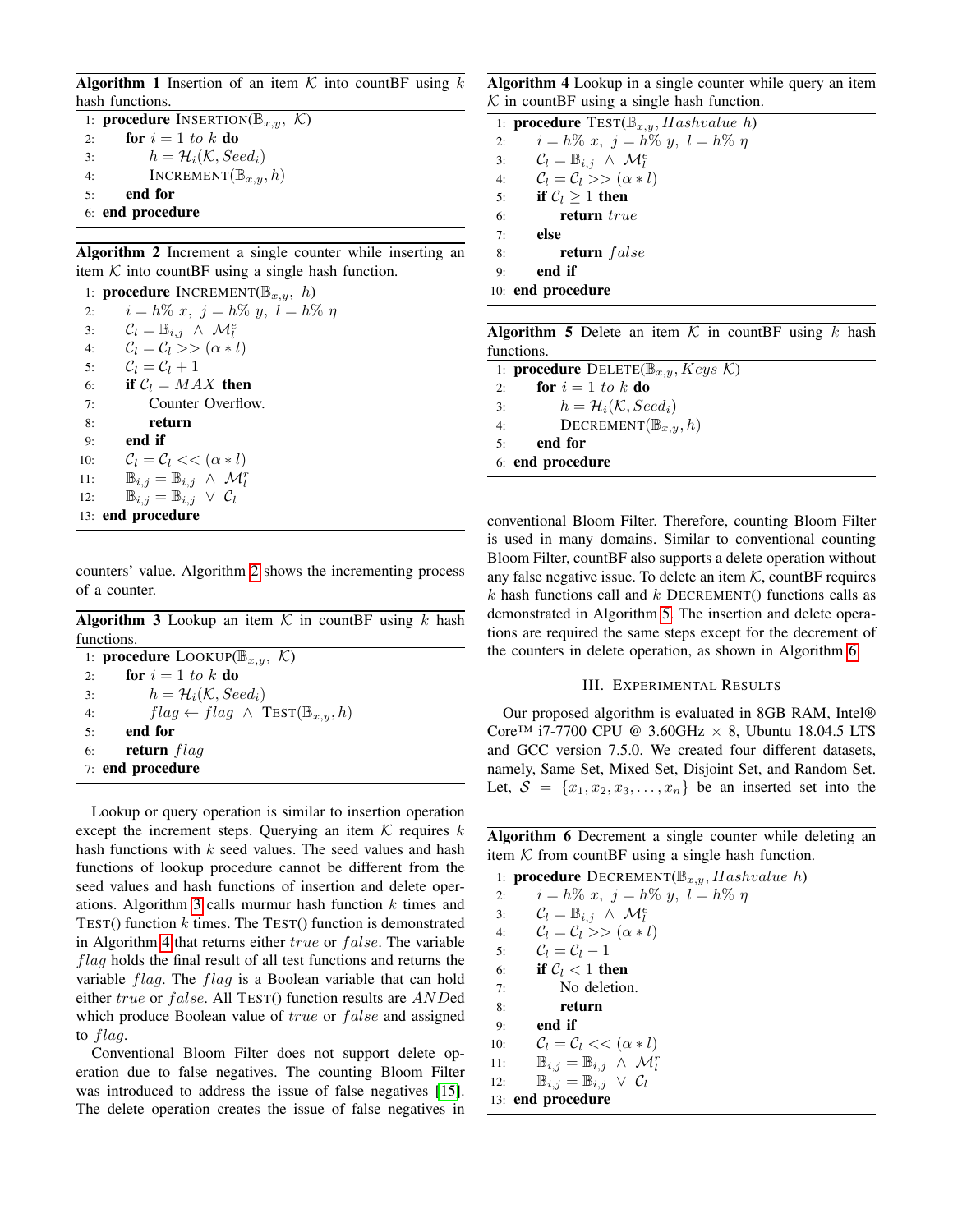Bloom Filter, Q be the query set. The Same Set defines  $S = Q$ whereas Disjoint Set is defined as  $S \cap Q = \phi$ . The definition of the Mixed Set follows any one condition, either  $q_1 \in S$ and  $q_2 \notin \mathcal{S}$  or  $q_1 \notin \mathcal{S}$  and  $q_2 \in \mathcal{S}$  where  $q_1 \subset \mathcal{Q}$  and  $q_2 \subset \mathcal{Q}$ . However, the Random Set is randomly generated dataset. These test cases are able to unearth the strengths and weaknesses of a Bloom Filter. We have assessed our proposed countBF for various counter's sizes for the fair judgement.



<span id="page-3-0"></span>Fig. 2. Comparison of insertion time of countBF using 3 bits, 4 bits, 5 bits, 6 bits, 7 bits, and 8 bits counters with SBF and CBF. Lower is better.

countBF is compared with standard Bloom Filter (SBF) [\[16\]](#page-8-10) and conventional counting Bloom Filter (CBF) [\[15\]](#page-8-9). The countBF is evaluated by setting the counter's bits by 3 bits, 4 bits, 5 bits, 6 bits, 7 bits, and 8 bits. A counter's bit can be a maximum of 64-bits. In our experimental evaluation, each cell occupies 64 bits, and hence, each cell has different counters. The total number of counters for 3 bits, 4 bits, 5 bits, 6 bits, 7 bits, and 8 bits counters are 21, 16, 12, 10, 9, and 8 counters in each cell of countBF. In this configuration, we conduct the experiments, and Figure [2](#page-3-0) demonstrates the insertion time taken by countBF, SBF, and CBF. On an average, countBF is faster than SBF and CBF in the insertion of items. countBF with 4 bits counter is slowest among countBF with 3 bits, 5 bits, 6 bits, 7 bits, and 8 bits counters and countBF with 7 bits counter is fastest among countBF with 3 bits, 4 bits, 5 bits, 6 bits, 7 bits, and 8 bits counters in the insertion of items. Individually, countBF with 4 bits, 8 bits, 7 bits, 7 bits, and 7 bits counters are the fastest in the insertion of 10M, 20M, 30M, 40M, and 50M dataset, respectively. Overall, countBF with 7 bits is the fastest counter in the insertion operation.

Figures [3,](#page-3-1) [4,](#page-3-2)[5,](#page-3-3) [6,](#page-4-0) and [7](#page-4-1) demonstrates the lookup operations of 10M, 20M, 30M, 40M, and 50M items respectively by countBF, SBF and CBF. countBF is faster than SBF and CBF in all sized query with all test cases. On an average, countBF with 3 bits, 7 bits, 7 bits, 6 bits, and 3 bits counters are the fastest in 10M, 20M, 30M, 40M, and 50M items lookup, respectively. It is observed that countBF with 8 bits counter exhibits the worst performance overall. For any test case, countBF with 4 bits, 8 bits, 8 bits, 7 bits, and 6 bits are the fastest in the insertion of 10M, 20M, 30M, 40M, and 50M dataset, respectively. Overall, countBF with 7 bits is the fastest filter. countBF outperforms SBF and CBF by 50.73% and 55.68%, 45.33% and 54.67%, 44.84% and 53.82%, 43.99% and 57.14%, and 44.46% and 52.01% in



<span id="page-3-1"></span>Fig. 3. Comparison of 10M items lookup time by countBF using 3 bits, 4 bits, 5 bits, 6 bits, 7 bits, and 8 bits counters with SBF and CBF. Lower is better.



<span id="page-3-2"></span>Fig. 4. Comparison of 20M items lookup time by countBF using 3 bits, 4 bits, 5 bits, 6 bits, 7 bits, and 8 bits counters with SBF and CBF. Lower is better.



<span id="page-3-3"></span>Fig. 5. Comparison of 30M items lookup time by countBF using 3 bits, 4 bits, 5 bits, 6 bits, 7 bits, and 8 bits counters with SBF and CBF. Lower is better.

10M, 20M, 30M, 40M, and 50M items' lookup respectively. Overall, our proposed system has a higher lookup performance rate than SBF and CBF.

Figures [8,](#page-4-2) [9,](#page-4-3) [10,](#page-4-4) [11,](#page-4-5) and [12](#page-4-6) demonstrates the false positive probability of countBF, SBF and CBF in log scale. Counting Bloom Filters are designed to deal with the false negative issue. Therefore, conventional counting Bloom Filter has an issue of trade-off between false positive probability and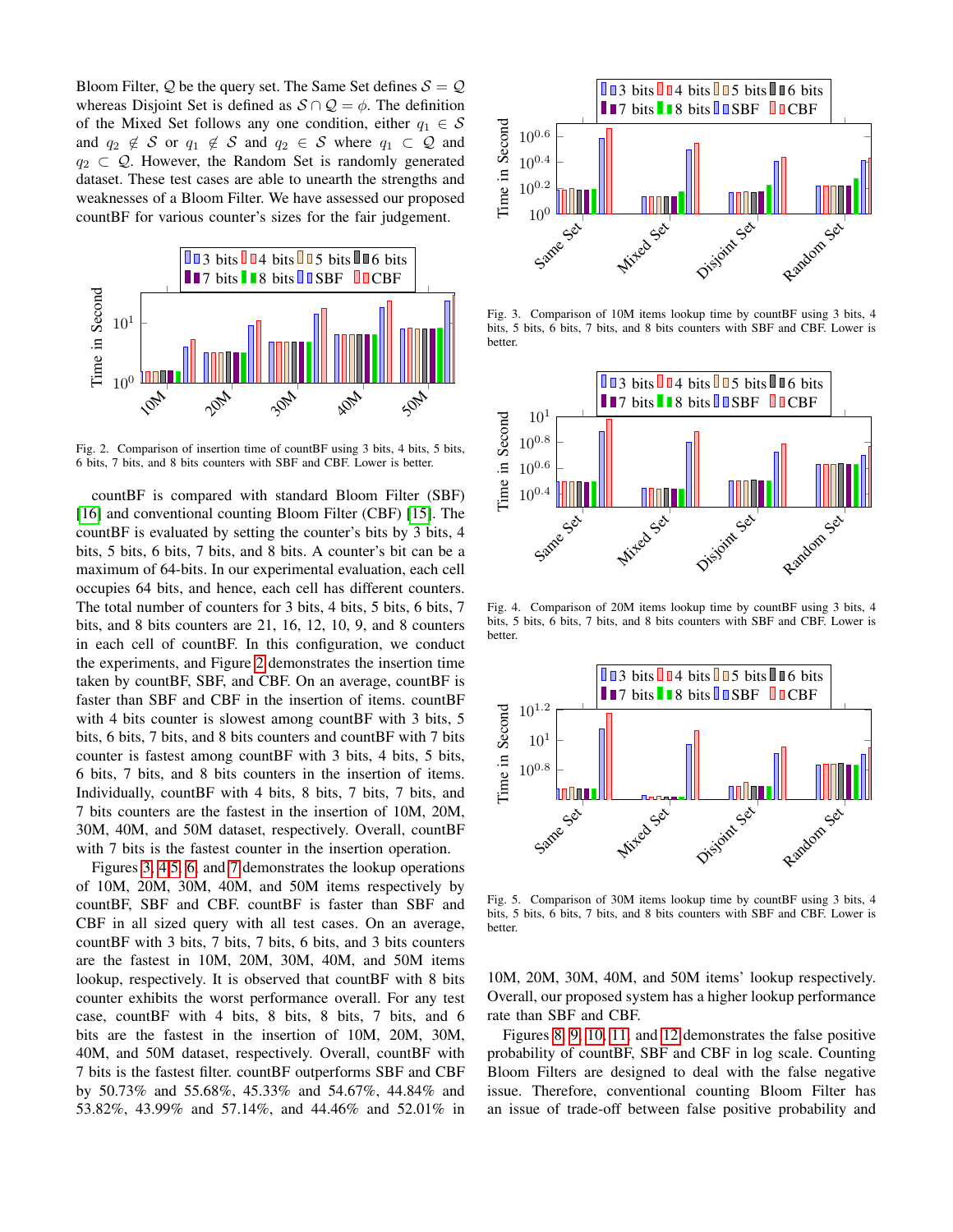

<span id="page-4-0"></span>Fig. 6. Comparison of 40M items lookup time by countBF using 3 bits, 4 bits, 5 bits, 6 bits, 7 bits, and 8 bits counters with SBF and CBF. Lower is better.



<span id="page-4-1"></span>Fig. 7. Comparison of 50M items' lookup time by countBF using 3 bits, 4 bits, 5 bits, 6 bits, 7 bits, and 8 bits counters with SBF and CBF. Lower is better.



<span id="page-4-2"></span>Fig. 8. Comparison of FPP in 10M lookup of countBF using 3 bits, 4 bits, 5 bits, 6 bits, 7 bits, and 8 bits counters with SBF and CBF in desired FPP of 0.001 setting. Lower is better.

memory consumption. Normally, counting Bloom Filters have a higher false positive probability than other variants of the membership filter. However, countBF outperforms in the false positive probability in Mixed Set, Disjoint Set, and Random Set queries. There is no false positive probability for the Same Set query. countBF exhibits an excellent false positive probability in Disjoint Set query, and it is zero in Disjoint set for the lookup of 10M dataset, which is demonstrated in Figure [9.](#page-4-3) However, the highest false positive probability of countBF is recorded as 0.000035. countBF with 7 bits



<span id="page-4-3"></span>Fig. 9. Comparison of FPP in 20M lookup of countBF using 3 bits, 4 bits, 5 bits, 6 bits, 7 bits, and 8 bits counters with SBF and CBF in desired FPP of 0.001 setting. Lower is better.



<span id="page-4-4"></span>Fig. 10. Comparison of FPP of 30M lookup in countBF using 3 bits, 4 bits, 5 bits, 6 bits, 7 bits, and 8 bits counters with SBF and CBF in desired FPP of 0.001 setting. Lower is better.



<span id="page-4-5"></span>Fig. 11. Comparison of FPP of 40M lookup in countBF using 3 bits, 4 bits, 5 bits, 6 bits, 7 bits, and 8 bits counters with SBF and CBF in desired FPP of 0.001 setting. Lower is better.



<span id="page-4-6"></span>Fig. 12. Comparison of FPP in 50M lookup in countBF using 3 bits, 4 bits, 5 bits, 6 bits, 7 bits, and 8 bits counters with SBF and CBF in desired FPP of 0.001 setting. Lower is better.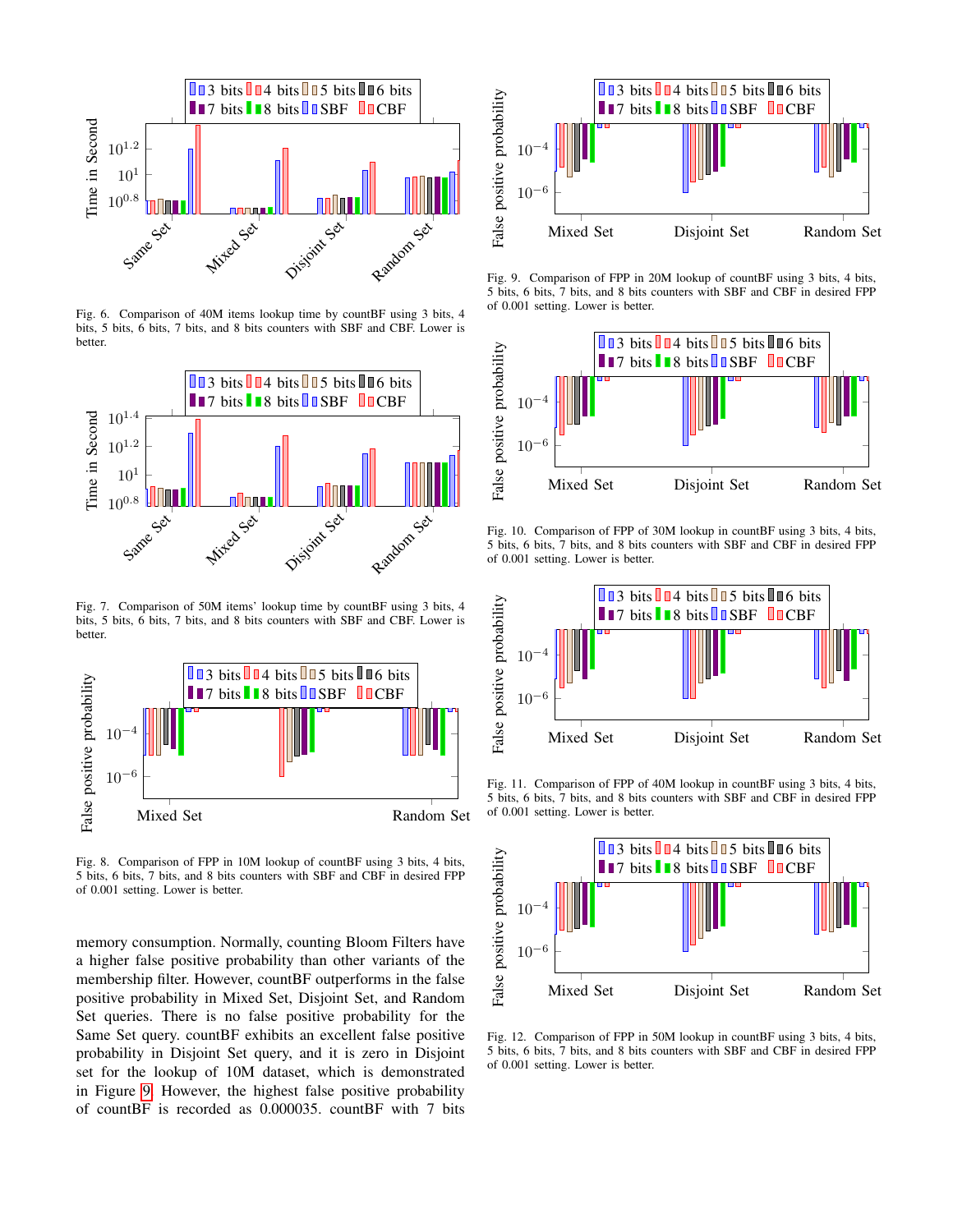counter exhibits the highest false positive probability in 20M dataset lookup. On an average, the lowest and highest false positive probability of countBF is 0.000006 and 0.000022, respectively. Overall, the false positive probability of countBF is 0.000013. On an average, the false positive probability of SBF and CBF are 0.001004533333333 and 0.000999133333333, where CBF exhibits a lower false positive probability. It is possible due to the higher memory footprint of CBF than SBF. Thus, our proposed system exhibits the lowest false positive probability, whereas SBF and CBF exhibit equivalent false positive probability. Both SBF and CBF are configured to the desired false positive probability as 0.001, and therefore, their false positive probability is equivalent.



<span id="page-5-0"></span>Fig. 13. Comparison of accuracy in 10M lookup of countBF using 3 bits, 4 bits, 5 bits, 6 bits, 7 bits, and 8 bits counters with SBF and CBF in desired FPP of 0.001 setting. Higher is better.



<span id="page-5-1"></span>Fig. 14. Comparison of accuracy in 20M lookup of countBF using 3 bits, 4 bits, 5 bits, 6 bits, 7 bits, and 8 bits counters with SBF and CBF in desired FPP of 0.001 setting. Higher is better.



<span id="page-5-2"></span>Fig. 15. Comparison of accuracy in 30M lookup of countBF using 3 bits, 4 bits, 5 bits, 6 bits, 7 bits, and 8 bits counters with SBF and CBF in desired FPP of 0.001 setting. Higher is better.



<span id="page-5-3"></span>Fig. 16. Comparison of accuracy in 40M lookup of countBF using 3 bits, 4 bits, 5 bits, 6 bits, 7 bits, and 8 bits counters with SBF and CBF in desired FPP of 0.001 setting. Higher is better.



<span id="page-5-4"></span>Fig. 17. Comparison of accuracy in 50M lookup of countBF using 3 bits, 4 bits, 5 bits, 6 bits, 7 bits, and 8 bits counters with SBF and CBF in desired FPP of 0.001 setting. Higher is better.

Figures [13,](#page-5-0) [14,](#page-5-1) [15,](#page-5-2) [16,](#page-5-3) and [17](#page-5-4) show the accuracy of countBF, SBF and CBF. The accuracy of SBF and CBF does not differ more, and both are equivalent due to the desired false positive setting to 0.001. However, the accuracy of countBF outperforms SBF and CBF in all sized dataset with all test cases. The highest accuracy is 100% in Disjoint Set dataset of 20M lookup, and it is countBF with 3 bits counter, which is demonstrated in Figure [14.](#page-5-1) On an average, the lowest and highest accuracy of countBF are 99.999897%, and 99.99995% respectively. Overall, countBF accuracy is 99.999921%. The overall accuracy of SBF and CBF are 99.8997% and 99.90%, respectively.



Fig. 18. Comparison of memory consumption of countBF, SBF and CBF in desired FPP of 0.001 setting. Lower is better.

As we know that the CBF has a higher false positive probability than SBF. On the contrary, the experimental results show that SBF and CBF similar false positive probability. We have indeed configured the desired false positive probability to 0.001, and therefore, the false positive probability of SBF and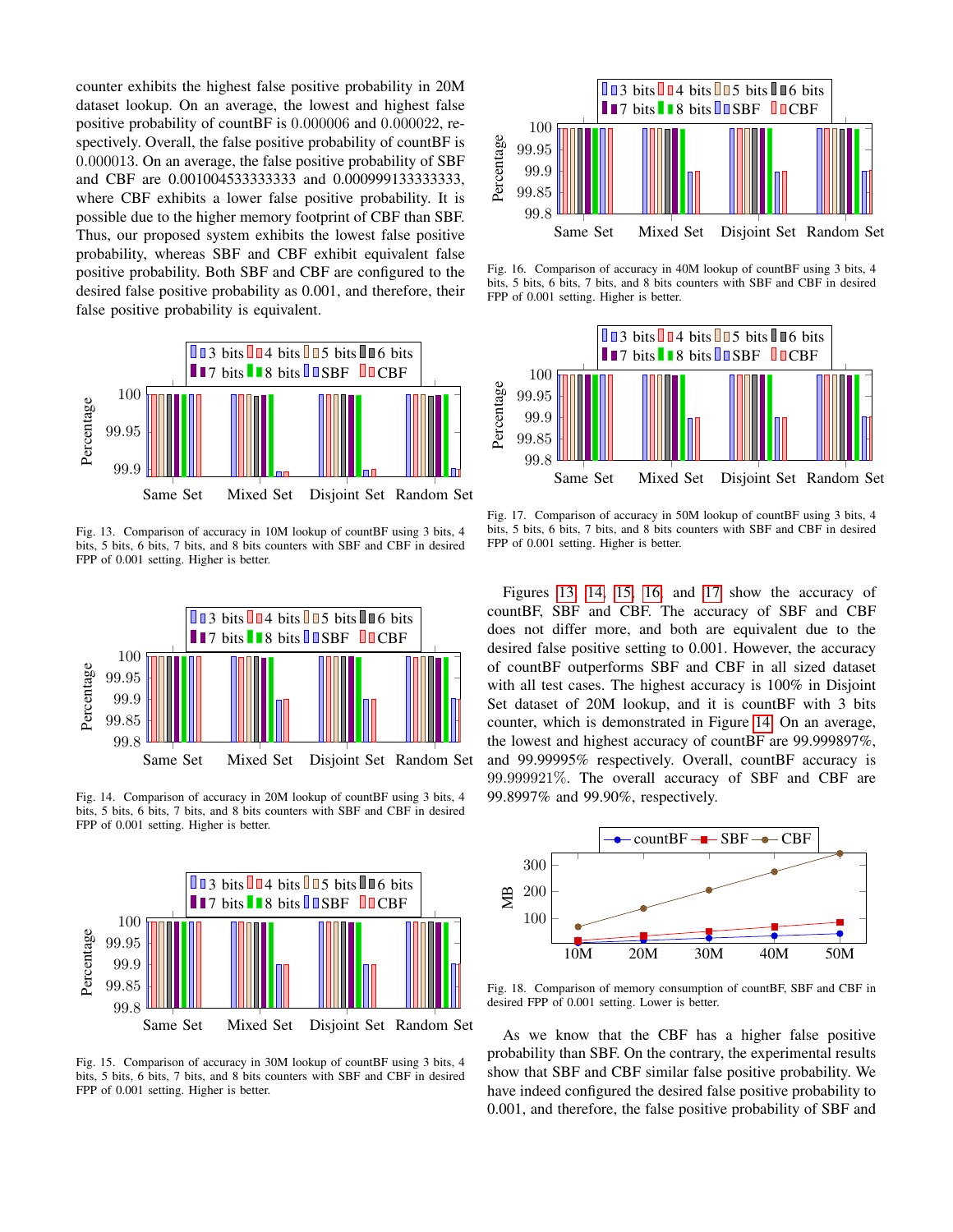CBF are equivalent. However, the memory requirements are different. CBF uses higher memory than SBF. It means CBF has a higher false positive probability than SBF. We adjust the memory allocation to achieve the desired false positive probability. Therefore, CBF has allocated more memory to achieve the desired false positive probability. Thus, counting Bloom Filter occupies more memory to achieve the desired false positive probability. Notably, counting Bloom Filter consume more memory than other variants of Bloom Filter or membership filter to achieve certain false positive probability. On the contrary, SBF uses  $1.96 \times$  more memory than countBF, and CBF uses  $7.85\times$  more memory than countBF on an average. The lower memory footprint of countBF shows the highest accuracy and the lowest false positive probability. On an average, countBF, SBF and CBF consume memory of 26.11 MB, 51.42 MB, and 205.67 MB for all datasets, respectively. The memory, false positive probability, and accuracy are the key decisive factor of the Bloom Filter. However, countBF also faster than SBF and CBF. But there are much faster membership filters available, however, countBF is more accurate than any other counting variant of Bloom Filters.



<span id="page-6-0"></span>Fig. 19. Comparison of bits per item of countBF, SBF and CBF. Lower is better.

Figure [19](#page-6-0) demonstrates the bits per item of the countBF, SBF and CBF. countBF uses the lowest bits per item, and CBF uses the highest bits per item. countBF, SBF, and CBF use 7.32 bits, 14.38 bits, and 57.51 bits per item on average, respectively. Our proposed counting Bloom Filter uses the lowest bits per item and provides a lower false positive probability.



<span id="page-6-1"></span>Fig. 20. Comparison of memory wastage in bits per memory cell of countBF with 3 bits, 4 bits, 5 bits, 6 bits, 7 bits, and 8 bits counters. Assuming, these countBF occupies 64-bits memory in each cell, and therefore, it shows the total number of unused bits (allocated but not used). Lower is better.

Figure [20](#page-6-1) depicts each cell's memory wastage in countBF with 3 bits, 4 bits, 5 bits, 6 bits, 7 bits, and 8 bits counters. countBF is a 2DBF structure that comprises many cells, and the size of each cell depends on the data type allocated for the 2D array. We use unsigned long int 2D array where each cell occupies 64 bits memory for our experimentation. Thus,

each cell's memory wastage in countBF with 3 bits, 4 bits, 5 bits, 6 bits, 7 bits, and 8 bits counters are 1 bit, 0 bits, 4 bits, 4 bits, 1 bit and 0 bits, respectively. Figure [20](#page-6-1) shows the allocated bits but not used, for instance, a cell size is 64 bits, and a counter size is 5 bits, then  $\frac{64}{5}$  and remainder is 4. Thus, four bits are left from each cell.

# IV. ANALYSIS

countBF is derived from 2DBF and conventional Bloom Filter. Therefore, we derive the memory requirements from conventional Bloom Filter. Let, m be the bit size of Bloom Filter,  $n$  be the total number of input items, and  $k$  be the total number of hash functions. Therefore, the probability of a particular bit is not set to 1 is  $(1 - \frac{1}{m})$ . The probability of that particular bit is not set to 1 by k hash functions is  $(1 - \frac{1}{m})^k$ . There are  $n$  input items and the probability of that particular bit is not set to 1 is  $(1 - \frac{1}{m})^{kn} \approx e^{-kn/m}$ . The probability of the particular bit to be 1 is  $(1 - e^{-kn/m})$ . The probability of all bits are set to 1 is  $\varepsilon = (1 - e^{-kn/m})^k$  where  $\varepsilon$  is the desired false positive probability. Conventional Bloom Filter exhibits its best performance in  $k = \frac{m}{n} \ln 2$ . Simplifying the desired false positive probability using the value of  $k$ , we get  $ln \varepsilon = -\frac{m}{n} (ln 2)^2$ . Therefore, the total memory requirement for desired false positive probability  $\varepsilon$  with n input items is  $m = -\frac{n \ln \varepsilon}{(\ln 2)^2}$ . However, the memory requirements of countBF depends on dimensions of 2DBF. Therefore, countBF uses  $k = \frac{k}{2}$  hash functions. The memory requirement is calculated as follows- we divide the total memory requirement of m using  $b = \frac{m}{2 \times \beta}$  where  $\beta$  is the memory bits occupied by each cell in countBF. Now,  $q = \sqrt{b}$  to select the  $q^{th}$ prime number. Let,  $\mathcal{PN}_{\psi}$  be the array of  $\psi$  prime numbers. Let,  $i =$ SLECTPRIMENUMBER $(q)$  select a prime number from  $\mathcal{PN}_{\psi}$  indexed at q and assigned the returned value to i. The dimension of countBF is calculated as  $X = \mathcal{PN}_{i+3}$  and  $Y = \mathcal{PN}_{i-3}$ , because the dimension of countBF cannot be same, i.e.,  $X \neq Y$  and these are prime numbers. Therefore, the total memory requirement is  $X * Y * \beta$  bits or  $\frac{X * Y * \beta}{MB}$  MB where  $MB = 8 \times 1024 \times 1024$  is a megabyte.

We exploit the property of the hashing technique with prime numbers. Prime number reduces collision in hashing. Therefore, our proposed counting Bloom Filter uses two prime numbers to perform modulus operation and define the dimension of the 2D filter. Thus, two modulus operations using prime numbers significantly reduce the false positive probability. Therefore, countBF is able to increase its accuracy using a lower memory footprint. Moreover, we are able to reduce the number of hash functions to half.

### *A. Comparison of countBF with other filters*

There are numerous faster membership filters available than countBF. For instance, counting Quotient Filter (CBF) [\[27\]](#page-8-20), Morton Filter (MF) [\[28\]](#page-8-21), XOR Filter (XF) [\[29\]](#page-8-22). Morton and XOR filters are the fastest filters. However, there is a trade-off among speed, memory and false positive probability. Also, there is a compressed Bloom Filter, which compromises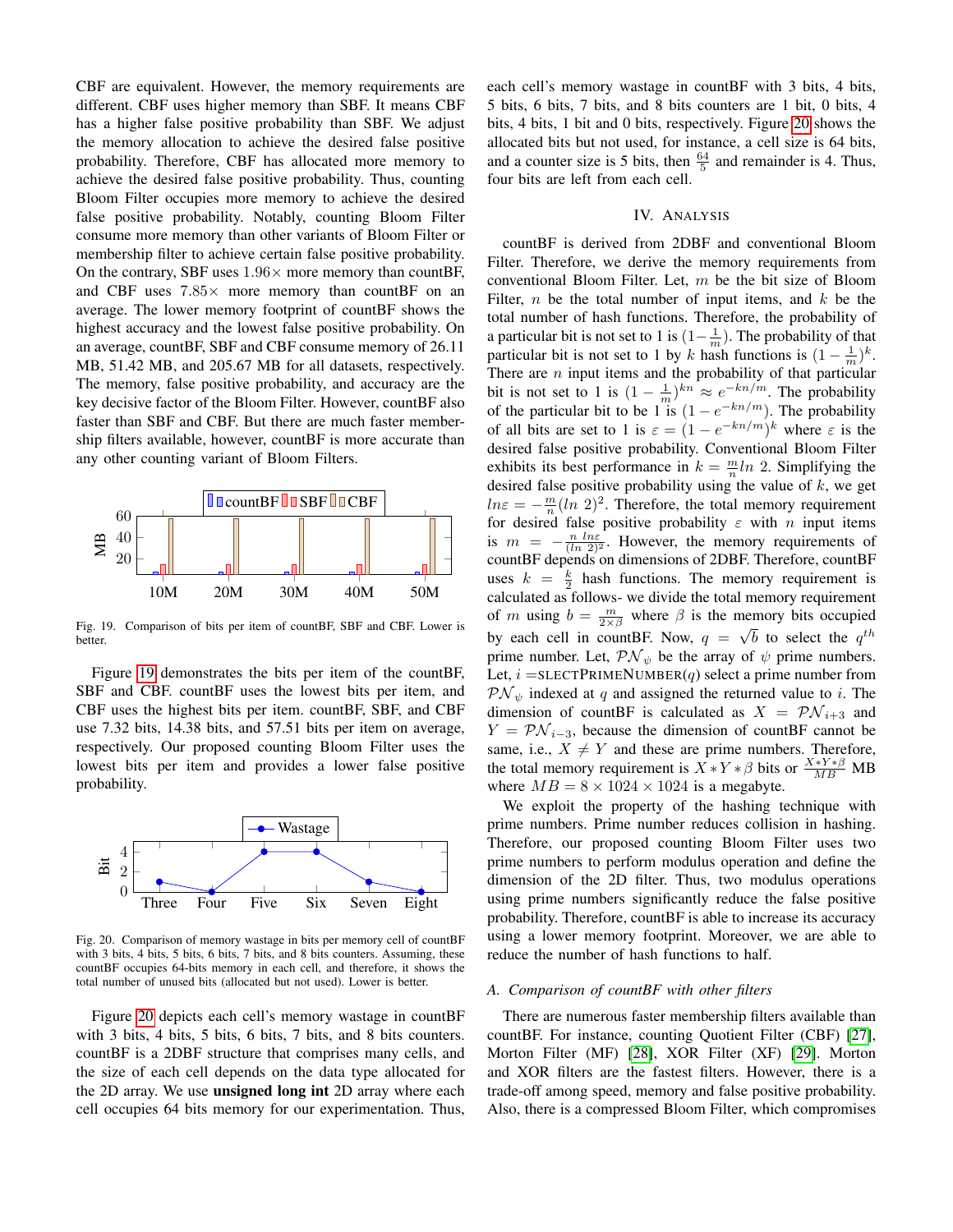<span id="page-7-2"></span>TABLE I COMPARISON AMONG A FEW MEMBERSHIP FILTER. RATING SCALE FROM 1-10. RATING 1 IS THE WORST AND 10 IS THE BEST.

| Filter             | False     | Accuracy       | Memory   | Query |
|--------------------|-----------|----------------|----------|-------|
|                    | positives |                | Consump- | Speed |
|                    |           |                | tion     |       |
| SBF [16]           | 7         | 7              | 6        | 6     |
| <b>CBF</b> [15]    | 4         | 4              | 3        | 5     |
| Cuckoo Fil-        | 4         | $\overline{4}$ | 5        | 9     |
| ter $[26]$         |           |                |          |       |
| <b>CQF [27]</b>    | 6         | 6              |          | 9     |
| Morton Fil-        | 6         | 6              |          | 10    |
| ter $[28]$         |           |                |          |       |
| XOR Filter         | 6         | 6              | 7        | 10    |
| [29]               |           |                |          |       |
| <b>VI-CBF</b> [19] | 6         | 6              | 5        | 9     |
| <b>TCBF [30]</b>   | 7         |                |          | 9     |
| countBF            | 10        | 10             | 10       | 8     |

performance and accuracy with memory [\[31\]](#page-8-25). Various membership filters are available and a few membership filters are compared in Table [I.](#page-7-2) Many of the membership filters do not provide high accuracy and low false positive probability with a tiny amount of memory, while countBF can do the same. CBF has the highest false positive probability and consume the highest memory [\[15\]](#page-8-9). The lookup and query performance are same for Cuckoo Filter (CF) [\[26\]](#page-8-23) and countBF. Cuckoo Filter exhibits poor in the false positive probability.

Table [I](#page-7-2) demonstrates the overall comparison among SBF, CBF, CF, CQF, MF, XF, VI-CBF, TCBF and countBF using rating points from 1 to 10. Rating 1 represents the worst, and rating 10 is the best. SBF is the standard, and the overall rating is 6.5. MF and XF are the fastest, and their ratings are 10 for both. The rating of countBF and CF is the same in execution time while countBF outperforms in other features. Moreover, SBF, CF, MF, and XF are the same in false positive probability and accuracy. SBF, CF, MF, XF, VI-CBF, and TCBF have an almost similar memory footprint. countBF outperforms all other filters in false positive probability, accuracy, and memory footprint except execution times.

#### *B. Frequency count*

Count-Min Sketch (CMS) is a probabilistic data structure for frequency count of input stream [\[32\]](#page-8-26). countBF is converted into CMS. Insertion of an item causes an increment of  $k$  counters by  $k$  hash functions. Counter value can be extracted by extract masks in countBF and let these counters be  $C_1$ ,  $C_2$ ,  $C_3$ , ...  $C_k$ . These counters are placed in different locations of countBF depending on the hash function. Therefore, the frequency of an item  $K$  in count BF can be found in Equation [\(1\)](#page-7-3).

<span id="page-7-3"></span>
$$
Count(\mathcal{K}) = \min_{i=1 \text{ to } k} \mathcal{C}_i
$$
 (1)

The minimum count among all counters will be the frequency of  $K$ . This frequency count is an approximation counting. CMS requires a large number of bits in each counters and high accuracy. These capabilities have already been demonstrated experimentally and evaluated using different parameters.

# V. RELATED WORKS AND DISCUSSION

Counting Bloom Filter (CBF) is introduced on 2000 by Li *et al.* [\[15\]](#page-8-9). Counting Bloom Filter become popular due to false negative free. Deletion introduces false negatives in conventional Bloom Filter [\[25\]](#page-8-19), but deletion is the most important operation in many applications. Therefore, diverse variants of counting Bloom Filter have been introduced, and Luo *et al.* [\[33\]](#page-8-27) reported 15 counting Bloom Filters till 24 December 2018. Recently, a few counting Bloom Filters are developed, tandem counting Bloom Filter (TCBF) [\[30\]](#page-8-24), Einziger and Friedman [\[34\]](#page-8-28), and mergeCBF [\[35\]](#page-8-29). Current literature shows that even if there are diverse counting Bloom Filters available, but are unable to reduce memory consumption per element. Even the comparatively memory consumption per item of state-of-the-art CBFs are higher than SBF. False positive and memory have a strong relationship. Higher memory is required to lower the false positive probability. Thus, we can conclude that counting Bloom Filter has a higher false positive probability than SBF [\[16\]](#page-8-10). The key challenge is to decrease false positive probability using less memory without compromising the insertion/query/deletion operations' performance. We have already demonstrated experimentally that our proposed countBF uses less memory footprint than any stateof-the-art counting Bloom Filters. Also, countBF can increase its accuracy by reducing false positive probability using a low memory footprint.

## VI. CONCLUSION

This article has demonstrated our proposed counting Bloom Filter, called countBF, significantly improved over SBF and CBF. countBF can insert, query, and delete an item in  $O(k)$ time complexity while preserving high accuracy, low false positive probability, low memory footprint, and fast execution time. Moreover, the properties of countBF make more room for incoming items. We have evaluated the false positive probability using various test cases experimentally. The false positive probability is lower than the SBF and CBF. Alternatively, the accuracy of countBF is higher than SBF and CBF. Therefore, countBF is able to outperform the existing Bloom Filter in terms of false positives, accuracy, memory footprint, and performance. Also, we have compared with various state-of-the-art counting Bloom Filters and it shows that our proposed counting Bloom Filter is an ideal solution. Moreover, we have demonstrated how to adapt countBF in frequency count, similar to CMS. It can also be applied in diverse domains where delete operation is a crucial part of the system.

#### **REFERENCES**

- <span id="page-7-0"></span>[1] B. H. Bloom, "Space/time trade-offs in hash coding with allowable errors," *Commun. ACM*, vol. 13, no. 7, pp. 422–426, 1970.
- <span id="page-7-1"></span>[2] A. Singh, S. Garg, K. Kaur, S. Batra, N. Kumar, and K. R. Choo, "Fuzzy-folded bloom filter-as-a-service for big data storage in the cloud," *IEEE Transactions on Industrial Informatics*, vol. 15, no. 4, pp. 2338–2348, 2019.